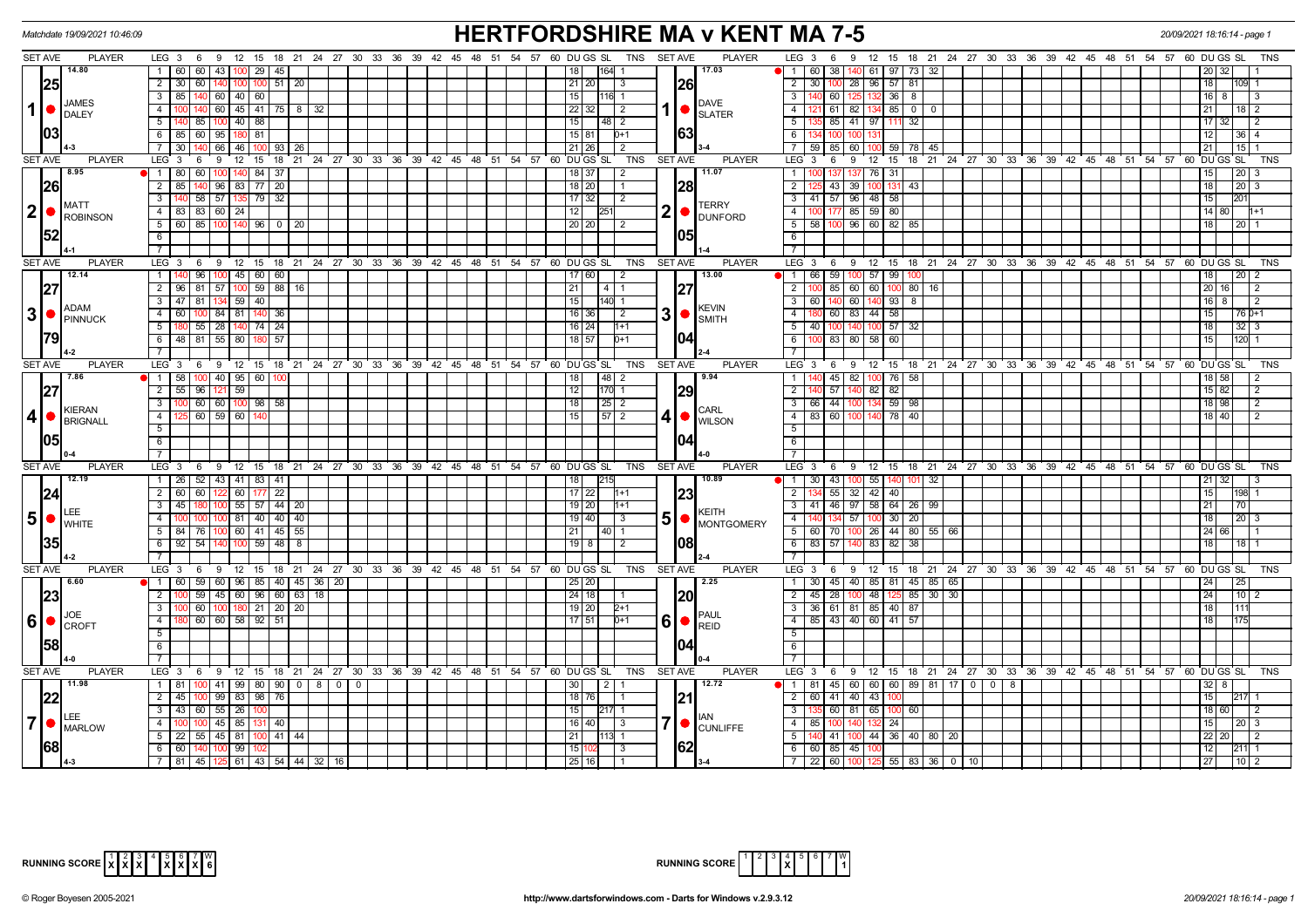|                |                | Matchdate 19/09/2021 10:46:09  |                         |                    |         |                              |               |          |              |              |                                                 |  |  |  |    |    |       |      |                                |                                                      |                   |            |                |             | <b>HERTFORDSHIRE MA v KENT MA 7-5</b>                                                                 |                 |                  |                     |                         |               |              |                                        |  |   |  |                                                 |                    | 20/09/2021 18:16:27 - page 2 |                 |                 |               |  |
|----------------|----------------|--------------------------------|-------------------------|--------------------|---------|------------------------------|---------------|----------|--------------|--------------|-------------------------------------------------|--|--|--|----|----|-------|------|--------------------------------|------------------------------------------------------|-------------------|------------|----------------|-------------|-------------------------------------------------------------------------------------------------------|-----------------|------------------|---------------------|-------------------------|---------------|--------------|----------------------------------------|--|---|--|-------------------------------------------------|--------------------|------------------------------|-----------------|-----------------|---------------|--|
|                | <b>SET AVE</b> | <b>PLAYER</b>                  |                         | $LEG_3 6$          |         | - 9                          | 12 15         |          |              |              | 18 21 24 27 30 33 36 39 42 45                   |  |  |  | 48 |    | 51 54 | 57   |                                | 60 DU GS SL                                          |                   | <b>TNS</b> | <b>SET AVE</b> |             | <b>PLAYER</b>                                                                                         |                 | LEG <sub>3</sub> | -6                  | $12 \overline{ }$       |               |              | 15 18 21 24 27 30 33 36 39 42 45 48 51 |  |   |  |                                                 | 54 57              |                              | 60 DU GS SL     |                 | <b>TNS</b>    |  |
|                |                | 12.03                          | $\overline{1}$          | 40                 | l 54    | 30   58   96                 |               |          | 21 100       |              |                                                 |  |  |  |    |    |       |      |                                | 21                                                   | 102 1             |            |                |             | 14.19                                                                                                 |                 | 58               | 137 60              | 1231                    |               | $59 \mid 40$ | 24                                     |  |   |  |                                                 |                    |                              | 20   24         |                 | -2            |  |
|                | 23             |                                | $\overline{2}$          |                    |         | $60$ 41 70 85 1              |               |          |              |              |                                                 |  |  |  |    |    |       |      |                                | 15                                                   | $165D+1$          |            |                | 26          |                                                                                                       | $\overline{2}$  |                  | 100 66              |                         | 26 177 32     |              |                                        |  |   |  |                                                 |                    |                              | 17 32           |                 | $2+1$         |  |
| 8 •            |                |                                | $\overline{3}$          |                    |         |                              |               | $0$   18 |              |              |                                                 |  |  |  |    |    |       |      |                                | $18$ 18                                              | $\vert$ 4         |            |                |             |                                                                                                       | $\mathbf{3}$    |                  | 59 60               |                         | 96 99         |              |                                        |  |   |  |                                                 |                    |                              |                 | 62 <sub>1</sub> |               |  |
|                |                | <b>BRADLEY</b>                 | 4 I                     | 97                 | 50      | 60 81                        |               |          |              |              |                                                 |  |  |  |    |    |       |      |                                | 12                                                   |                   |            |                |             | PETER<br>18   <b>ALLEN</b>                                                                            | $\overline{4}$  | 83               |                     | 98                      | 40            |              |                                        |  |   |  |                                                 |                    |                              | 14   40         |                 | l1+1          |  |
|                |                | <b>CLARK</b>                   | 5                       | 44                 | 60      | 41   140   85   41   90      |               |          |              |              |                                                 |  |  |  |    |    |       |      |                                | 21 90                                                |                   |            |                |             |                                                                                                       | 5               | 45               | 58                  | 60                      | 42            |              |                                        |  |   |  |                                                 |                    |                              | 18              |                 | 56 2          |  |
|                | 44             |                                | 6                       | 45                 | l 26    | 100                          | .57           |          |              | $57$ 60 $56$ |                                                 |  |  |  |    |    |       |      | 24 56                          |                                                      | $\sqrt{2}$        |            | 174            |             |                                                                                                       | 60              | 58               | 41<br>- 60          | 99 1                    |               | 26           |                                        |  |   |  |                                                 |                    | 24                           | 20              |                 |               |  |
|                |                |                                |                         | $43$ 85            |         | 100 I                        | $85$   40     |          | 45           |              |                                                 |  |  |  |    |    |       |      |                                | 18 <sup>1</sup>                                      | 1031              |            |                |             |                                                                                                       |                 | 99               | 99 95               | 58                      |               | 98 52        |                                        |  |   |  |                                                 |                    |                              | $18$ 52         |                 |               |  |
|                | <b>SET AVE</b> | <b>PLAYER</b>                  | LEG <sup>3</sup>        |                    |         | 9                            | 12            | 15       |              |              | 18 21 24 27 30 33 36 39 42 45 48 51 54          |  |  |  |    |    |       | ່ 57 |                                | 60 DUGS SL                                           |                   | <b>TNS</b> | <b>SET AVE</b> |             | <b>PLAYER</b>                                                                                         |                 | LEG <sub>3</sub> | - 6                 | 12 <sup>2</sup>         | 15            |              | 18 21 24 27 30 33 36 39 42 45 48       |  |   |  | ້ 51                                            | 54 57              |                              | 60 DUGS SL      |                 | <b>TNS</b>    |  |
|                |                | 12.85                          |                         | 58                 |         | 84                           | 31            | 58       | 81           |              |                                                 |  |  |  |    |    |       |      |                                | 18                                                   | 89                |            |                |             | 6.75                                                                                                  |                 |                  | 96 84               | 45                      | 80            | 42           | 54                                     |  |   |  |                                                 |                    |                              | 20 54           |                 |               |  |
|                | 23             |                                | $\overline{2}$          |                    | 45      | 84                           | $96$ 56       |          |              | $100$ 15 5   |                                                 |  |  |  |    |    |       |      |                                | $\vert 24 \vert 5$                                   | $\overline{2}$    |            |                |             | 25 <br><b>TYLER</b><br>$\left  9 \right $ $\left  \underset{\text{REYNOLDS}}{\text{ENNDLOS}} \right $ |                 | 81               | $82 \ 41$           | 96                      |               | 40 89        | 40                                     |  |   |  |                                                 |                    |                              | $\overline{21}$ | 32              |               |  |
|                |                |                                | $\overline{\mathbf{3}}$ |                    |         | 100 <sub>l</sub>             | $56$   40     |          |              |              |                                                 |  |  |  |    |    |       |      |                                | $14$ 40                                              | $2+1$             |            |                |             |                                                                                                       |                 | 81               | 140 96              |                         | 77771         |              |                                        |  |   |  |                                                 |                    |                              | 15              |                 | 13617         |  |
| 9 <sup>1</sup> |                | <b>MARTIN</b><br>KINGSLEY      | $\overline{4}$          | 60   43            |         | 95   61   58                 |               |          | 44           |              |                                                 |  |  |  |    |    |       |      |                                | 21                                                   | 140 I 1           |            |                | 33          |                                                                                                       |                 | 55               | 40                  | 99                      | 83 60 96      |              | 68                                     |  |   |  |                                                 |                    |                              | 20 68           |                 |               |  |
|                |                |                                | 5                       | $61 \mid 44 \mid$  |         | $48$ 81                      |               |          |              |              |                                                 |  |  |  |    |    |       |      |                                | 12                                                   | 267               |            |                |             |                                                                                                       |                 | $5 \mid 80$      | 81 180              | 45                      |               |              |                                        |  |   |  |                                                 |                    |                              | 15 11           |                 | l1+1          |  |
|                | 23             |                                | 6                       |                    | 100 30  | 100 I                        | 83 140        |          |              | 32 0 16      |                                                 |  |  |  |    |    |       |      |                                | 22 16                                                | l 3               |            |                |             |                                                                                                       | 6               |                  | 80 82               |                         | 43 41 43      |              | 52                                     |  |   |  |                                                 |                    |                              | $\sqrt{21}$     | $\overline{20}$ |               |  |
|                |                |                                | $\overline{7}$          |                    | $55$ 59 |                              | 94   40       |          | $39 \mid 29$ |              |                                                 |  |  |  |    |    |       |      |                                | 21                                                   | l 45 l 1          |            |                |             | l 4-3                                                                                                 |                 | 80               | 60 39               | $\overline{59}$         |               |              | $96$ 57 56 54                          |  |   |  |                                                 |                    |                              | 23 54           |                 |               |  |
|                | <b>SET AVE</b> | <b>PLAYER</b>                  | LEG <sub>3</sub>        |                    | - 6     | 9                            | $12 \quad 15$ |          |              |              |                                                 |  |  |  |    |    |       |      |                                | 18 21 24 27 30 33 36 39 42 45 48 51 54 57 60 DUGS SL |                   | <b>TNS</b> | <b>SET AVE</b> |             | <b>PLAYER</b>                                                                                         |                 | LEG <sup>3</sup> | 6                   | -9                      | $12 \quad 15$ |              |                                        |  |   |  | 18 21 24 27 30 33 36 39 42 45 48 51 54 57       |                    |                              | 60 DUGS SL TNS  |                 |               |  |
|                |                | 13.34<br><b>JARRED</b><br>COLE | 11                      | 60                 |         |                              |               | 56       | $32$   16    |              |                                                 |  |  |  |    |    |       |      |                                | 19 16                                                | l 3               |            |                |             | 8.80                                                                                                  |                 | 81               | 41                  | 43                      |               | 45 79        |                                        |  |   |  |                                                 |                    |                              | 18              |                 | $32 0+1$      |  |
|                | 27             |                                | 2                       | $59$   98          |         | 96   96   45   75            |               |          |              |              |                                                 |  |  |  |    |    |       |      | <b>26</b><br> 18 <br> 32 <br>2 |                                                      | 100 60            |            |                | 85 56 80 20 |                                                                                                       |                 |                  |                     |                         |               |              | 20 20                                  |  | 2 |  |                                                 |                    |                              |                 |                 |               |  |
|                |                |                                | 3                       |                    |         | 177                          | $26$   18     |          |              |              |                                                 |  |  |  |    |    |       |      |                                | 13 18                                                | $2+1$             |            |                |             | <b>NIGEL</b><br>$10o$ PAYNE                                                                           |                 | 81               |                     | 65<br>85                |               |              |                                        |  |   |  |                                                 |                    |                              |                 |                 | 130I 1        |  |
|                | I d  ●         |                                | 4                       | $57$ 58            |         | 60                           | 66            |          |              |              |                                                 |  |  |  |    |    |       |      |                                | 12                                                   |                   |            |                |             |                                                                                                       |                 | 95               |                     | 180 85 59 82            |               |              |                                        |  |   |  |                                                 |                    |                              | 14   82         |                 | $h+1$         |  |
|                |                |                                | 5 <sup>5</sup>          |                    | 96      | 100                          | $96$ 57       |          | 52           |              |                                                 |  |  |  |    |    |       |      |                                | $17 \overline{)52}$                                  | l 2               |            |                |             |                                                                                                       | 5               | 41               | 83 60               | 81                      | 58            |              |                                        |  |   |  |                                                 |                    |                              |                 |                 |               |  |
|                | <b>98</b>      |                                | 6                       | 85 100             |         | 140                          | $100$ 36      |          | 40           |              |                                                 |  |  |  |    |    |       |      |                                | 18 40                                                |                   | l 3        |                | 99          |                                                                                                       | 6               | 41               | 90 60               |                         | 45 180 37     |              |                                        |  |   |  |                                                 |                    |                              | 18              |                 | $148D+1$      |  |
|                |                |                                | $\overline{7}$          |                    |         |                              |               |          |              |              |                                                 |  |  |  |    |    |       |      |                                |                                                      |                   |            |                |             |                                                                                                       |                 |                  |                     |                         |               |              |                                        |  |   |  |                                                 |                    |                              |                 |                 |               |  |
|                | <b>SET AVE</b> | <b>PLAYER</b>                  | $LEG_3$                 |                    | - 6     | 9                            |               |          |              |              | 12 15 18 21 24 27 30 33 36 39 42 45 48 51 54 57 |  |  |  |    |    |       |      |                                | 60 DU GS SL                                          |                   | <b>TNS</b> | <b>SET AVE</b> |             | <b>PLAYER</b>                                                                                         |                 | LEG <sub>3</sub> | 6                   | 9                       |               |              |                                        |  |   |  | 12 15 18 21 24 27 30 33 36 39 42 45 48 51 54 57 |                    |                              | 60 DU GS SL     |                 | <b>TNS</b>    |  |
|                |                | 9.59                           |                         |                    |         | 85                           |               |          |              |              |                                                 |  |  |  |    |    |       |      |                                | 12 <sub>1</sub>                                      | $\overline{76}$ 3 |            |                |             | 12.37                                                                                                 |                 | 99               | 85 F                | 99 l                    | 78            |              |                                        |  |   |  |                                                 |                    |                              | 14   78         |                 |               |  |
|                | 26             |                                | $2^{\circ}$             | 59                 |         | 43   140   59                |               |          |              |              |                                                 |  |  |  |    |    |       |      |                                | 15                                                   | $100$ 2           |            |                | 31          |                                                                                                       | 2               |                  | 85 100              | 180                     | 36            |              |                                        |  |   |  |                                                 |                    |                              | 13 36           |                 | $2+1$         |  |
|                |                | <b>DANIEL</b>                  | $\mathbf{3}$            | 58                 | 59      | 59   96   99                 |               |          |              |              |                                                 |  |  |  |    |    |       |      |                                | 15                                                   | 130               |            |                |             |                                                                                                       |                 |                  | 96 60               |                         |               | $33 \mid 32$ |                                        |  |   |  |                                                 |                    |                              | 16 32           |                 |               |  |
| 11             |                | <b>VARNEY</b>                  | $\overline{4}$          |                    | l 60 l  | 81                           | 81   1        |          | 40           |              |                                                 |  |  |  |    |    |       |      |                                | 18   40                                              | l 2               |            |                |             | <b>RYAN</b><br>$\left( \parallel \bullet \parallel _{\mathsf{HOPE}} \right)$                          | $\overline{4}$  |                  |                     | 85 41 98                |               |              |                                        |  |   |  |                                                 |                    |                              | 15              |                 | 40   2        |  |
|                |                |                                | 5 I                     | 95   58            |         | 140 41 26                    |               |          | 41           |              |                                                 |  |  |  |    |    |       |      |                                | 18                                                   | <b>100 1</b>      |            |                |             |                                                                                                       | 5               | 96               | 45 100              | 100 I                   |               | 45 66        | 49                                     |  |   |  |                                                 |                    |                              | 211491          |                 |               |  |
|                | 91             |                                | 6                       |                    |         |                              |               |          |              |              |                                                 |  |  |  |    |    |       |      |                                |                                                      |                   |            |                | 20          |                                                                                                       | 6               |                  |                     |                         |               |              |                                        |  |   |  |                                                 |                    |                              |                 |                 |               |  |
|                |                |                                |                         |                    |         |                              |               |          |              |              |                                                 |  |  |  |    |    |       |      |                                |                                                      |                   |            |                |             |                                                                                                       |                 |                  |                     |                         |               |              |                                        |  |   |  |                                                 |                    |                              |                 |                 |               |  |
|                | <b>SET AVE</b> | <b>PLAYER</b>                  | $LEG$ 3                 |                    | - 6     | 9                            | 12            | - 15     | 18           | 21           | $24$ 27 30 33 36 39 42 45                       |  |  |  | 48 | 51 | 54    | 57   |                                | 60 DU GS SL                                          |                   | <b>TNS</b> | <b>SET AVE</b> |             | <b>PLAYER</b>                                                                                         |                 | $LEG_3$          | - 6                 | 12<br>-9                | 15            | ີ 18         | 21 24 27 30 33 36 39 42 45 48 51       |  |   |  |                                                 | $\overline{54}$ 57 |                              | 60 DUGS SL      |                 | <b>TNS</b>    |  |
|                |                | 12.77                          | $\blacksquare$          | 55                 | 58      | 41                           | -17           |          | 1321         | 43           |                                                 |  |  |  |    |    |       |      |                                | 21                                                   | $30$   2          |            |                |             | 10.61                                                                                                 |                 |                  | 60 60               | 21                      |               | 140 60       | 60                                     |  |   |  |                                                 |                    |                              | 21 60 1         |                 |               |  |
|                | 24             |                                | $\overline{2}$          | $\overline{54}$ 83 |         | 21                           |               |          | 78           |              |                                                 |  |  |  |    |    |       |      |                                | 18 78                                                | $\overline{2}$    |            |                | 25          |                                                                                                       | $\overline{2}$  | -51              | $81 \overline{)44}$ |                         | 59 98 94      |              |                                        |  |   |  |                                                 |                    |                              | 18              | 74              |               |  |
|                |                | <b>RICKY</b>                   | $\overline{3}$          | $45$   $46$        |         | $140$ 85 65 80 0             |               |          |              |              |                                                 |  |  |  |    |    |       |      |                                | $\boxed{21}$                                         |                   |            |                |             |                                                                                                       | 3 I             | 59               |                     | $100$ $100$ 82 80 60 20 |               |              |                                        |  |   |  |                                                 |                    |                              | 20 20 1         |                 | $\frac{1}{2}$ |  |
| l2 ●           |                | <b>HOWARD</b>                  | 4                       | 60                 | 98      | 41                           | $44$   95     |          |              |              |                                                 |  |  |  |    |    |       |      |                                | 15                                                   | 163               |            |                |             | PAUL<br>$ 2 $ $ _{\text{FOX}}^{\text{PAUL}}$                                                          |                 | 45               | 100 95              | 121                     |               | $\sqrt{40}$  |                                        |  |   |  |                                                 |                    |                              | 16   40         |                 | $\mathcal{B}$ |  |
|                |                |                                | 5                       | 45 180             |         | $44$   100 67   25   20   20 |               |          |              |              |                                                 |  |  |  |    |    |       |      |                                | 23 20                                                | $1+1$             |            |                |             |                                                                                                       | 5 <sub>1</sub>  | $\overline{98}$  |                     | 60 45 60 58 42 94       |               |              |                                        |  |   |  |                                                 |                    |                              | 21              | 44              |               |  |
|                | 36             |                                | -6 I                    | 60   100           |         | 135 I                        | $100$ 86      |          |              |              |                                                 |  |  |  |    |    |       |      |                                | 15                                                   | 20 3              |            |                | 133         |                                                                                                       |                 |                  |                     | 100 100 97 72 32        |               |              |                                        |  |   |  |                                                 |                    |                              | 18 32           |                 | $\mathcal{B}$ |  |
|                | $12 - 4$       |                                | $\overline{7}$          |                    |         |                              |               |          |              |              |                                                 |  |  |  |    |    |       |      |                                |                                                      |                   |            |                |             | 14-2                                                                                                  | $7\overline{ }$ |                  |                     |                         |               |              |                                        |  |   |  |                                                 |                    |                              |                 |                 |               |  |

| Jarred Cole 27.98                                                                                                      | $\sim$ | .                                                 |
|------------------------------------------------------------------------------------------------------------------------|--------|---------------------------------------------------|
| IOP:                                                                                                                   | ושו    | nva                                               |
| ________<br><b>'ING SCORE</b><br><b>RUNNING</b><br>$\overline{\phantom{a}}$<br>1xl<br>$\sim$ 1 $\sim$<br>.<br>.<br>. . | .      | .<br>י ייישומט טעוויי<br>$\overline{\phantom{a}}$ |